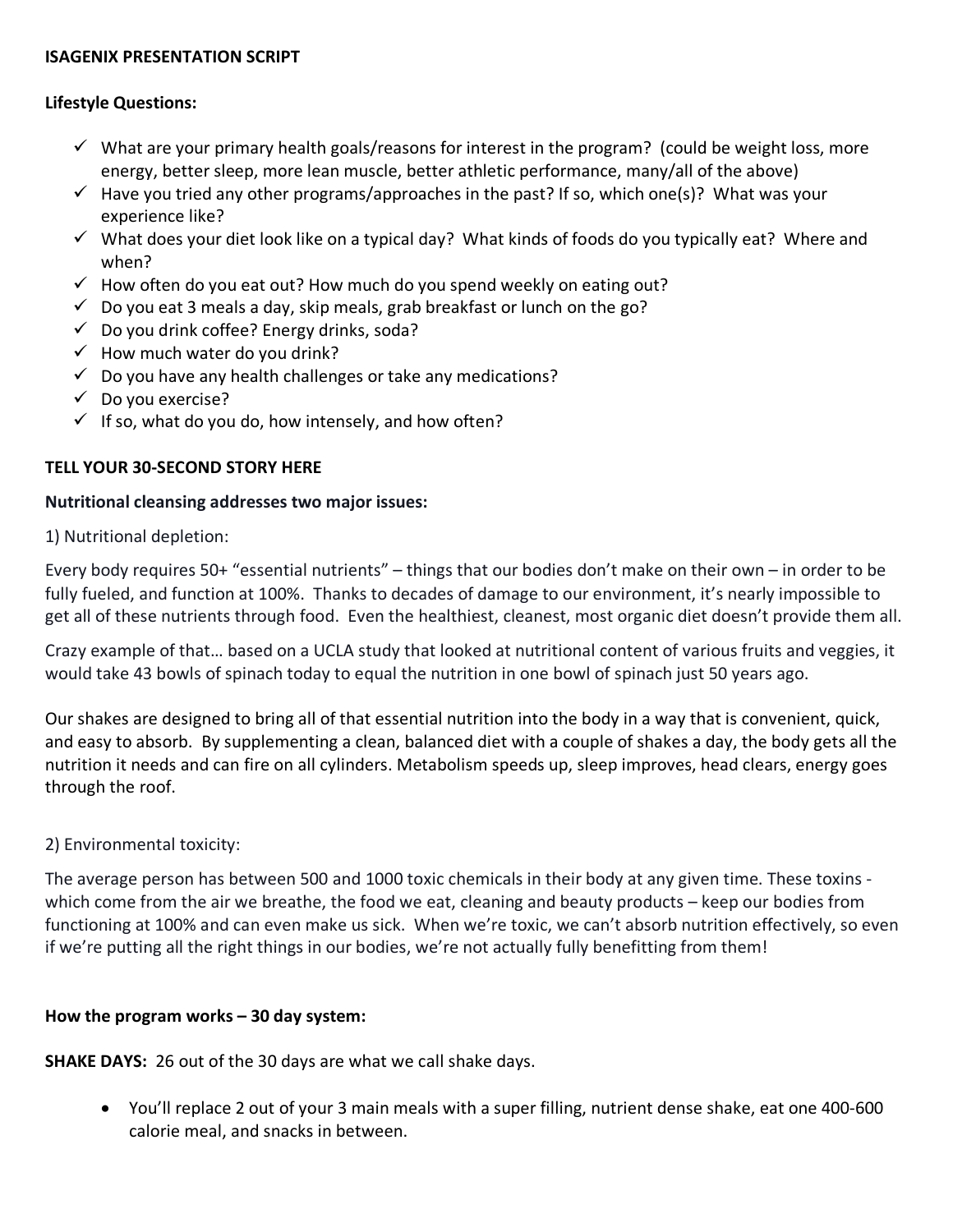• Shakes are built to be a 'perfect, balanced, nutrition-packed meal.' With a perfect macro blend of protein, fat, and carb plus tons of other goodness. They're super filling and also extremely bioavailable – which means that it's easy for your body to absorb and use all of the good nutrition in them.

**DEEP CLEANSE:** 4 days out of the 30, which is broken into 2, 48-hour rounds are what we call deep cleanse days

- What we're doing is called intermittent fasting, giving your systems a rest, and eliminating toxins from the body.
- You'll drink a delicious berry drink which supercharges your liver and helps with detox
- You'll eat (yummy) green tea-infused chocolates which give your body hourly 'hits' of protein and carb, helping to keep blood sugar steady and metabolism chugging
- Typically, cleanse days happen at the end of your first week, and at the end of your second week on the program.

**WATER:** we drink a full gallon (128 oz) of water per day throughout the program. This will speed results, support detox, and help keep everything hydrated. You can add lemon, mint, ginger or cucumber to your water.

**WHAT WE AVOID:** there are very few things that we eliminate during the first 30 days or until you reach your goals and go into maintenance, and they ALL have a very specific reason

- Pork and red meat: it's harder for our GI tract to digest and it actually is extremely acidic
- Dairy: not because dairy is bad but because it turns very acidic in our system and is typically more difficult to digest
- Alcohol: because its fermented sugar which totally throws off our pH
- Coffee: because its extremely acidic and most coffee has a high concentration of mold in it from the roasting process. Isagenix does make a coffee that is low in acidity, and that you can drink on the program.
- Sugars and processed foods, soda, energy drinks, cold cuts

# **Package Options:**

- **1. Value pack – sets you up for the greatest success by providing you with:**
- 64 out of your 90 meals for 30 days
- all of your cleanse day products
- A box of IsaLean protein bars and of single-serve Whey Thins chips, which can be used as snacks
- IsaGreens, which include over 30 veggies, herbs and botanicals in one scoop
- an isablender, which is a convenient easy to use similar to magic bullet
- women's or men's specific vitamin system aimed at filling in any/all nutritional gaps
	- $\triangleright$  multivitamin men's and women's specific
	- $\triangleright$  complete omega supplement
	- $\triangleright$  resveratrol which is an antioxidant support
	- $\triangleright$  C-lyte which boosts immune system
	- $\triangleright$  Product B Isagenesis which helps heal and protect our our DNA strands to promote healthy aging
- You'll also get a \$25 product coupon to use for your second order, and 2 free enrollment codes that you can share with friends and family
- The Value pack breaks down to about \$20/day + taxes and shipping